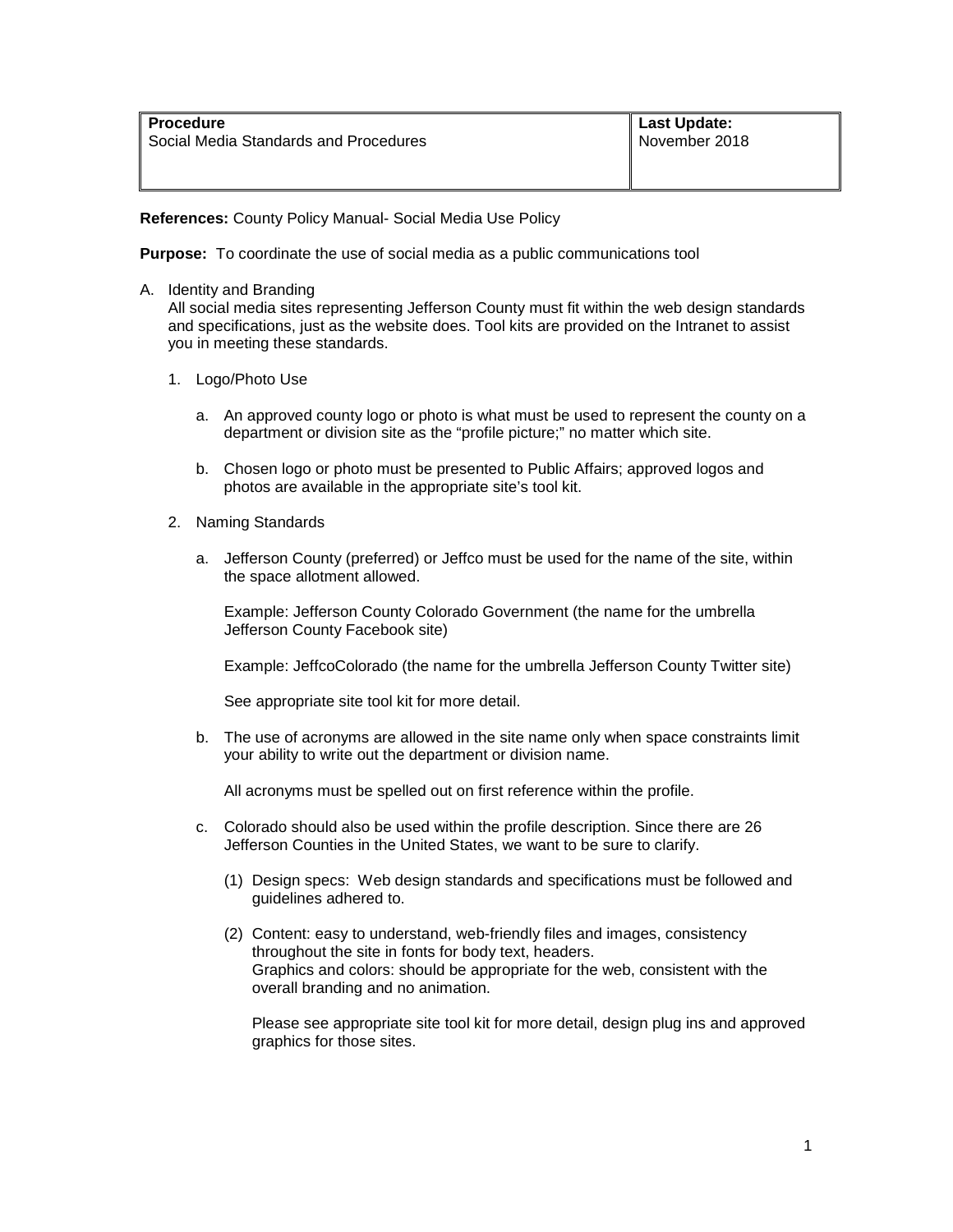- B. Approved social media sites
	- 1. Approved sites are listed below. Public Affairs will regularly review the list of permitted social media sites for additions/deletions. Please see tool kits for guidance on how to use each site.

| Instagram | Blog software |
|-----------|---------------|
| Facebook  | YouTube       |
| Twitter   | Slideshare    |
| Flickr    | LinkedIn      |

- 2. Public Affairs will review new social media sites to be added to the list of permitted sites at the request of department/division staff. The list will be published and maintained on the Intranet. Some departments may receive permission to create accounts on sites that are not on the list if Public Affairs determines that the site has business value for that department.
- C. Procedure for starting and maintaining a new social network site:
	- 1. Before establishing a presence on a social networking site, departments and divisions must fill out the social network application to gain the approval of Public Affairs.
	- 2. Upon receiving approval, it is recommended that departments follow the guidelines for that site as laid out in the site's tool kit on the Intranet.
	- 3. The department's site manager, as identified in the application, should send the department's username, e-mail and password to Public Affairs. Public Affairs will keep a central database of this information. The e-mail address associated with the site account should be "transferable," i.e. transparentjeffco@jeffco.us, and not a personal or individual's e-mail address.
	- 4. Public Affairs will add each new site to the main social network site page at www.jeffco.us.
	- 5. The site manager will monitor each site as approved in the social network application. See the section about monitoring below for more information.
	- 6. If comments are permitted on the site, departments should use the comment flowchart to decide whether to respond. See Citizen Interaction section below for more information.
	- 7. The site manager should alert other departments or divisions regarding posts or comments that may affect them.
	- 8. If a department or division decides to delete or rename its account from a social network, the site manager should alert Public Affairs.
- D. Citizen Interaction
	- 1. Departments/divisions should allow citizens to comment on their sites (the majority of the time). The purpose of social media is to provide a means for two-way communication. If the department or division feels they do not want to allow comments, they need to speak further with Public Affairs on their purpose for launching a social media platform. For the monitoring of those comments, staff should consider:
		- a. The overall purpose of the department's presence on the social media site, i.e., to inform citizens of breaking news, to engage citizens in two-way communication.